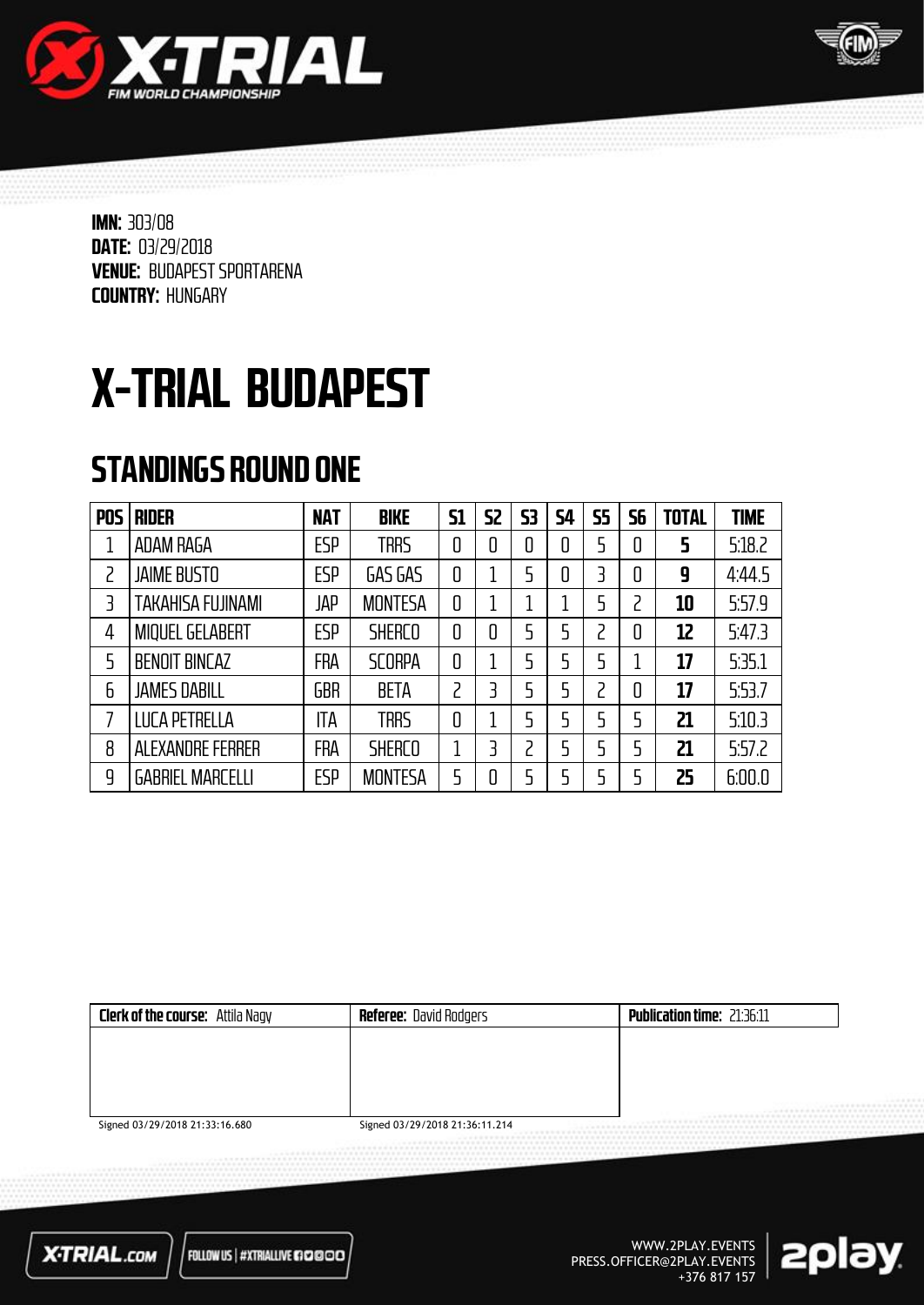



# X-TRIAL BUDAPEST

### ROUND TWO

#### STANDINGS HEAT 1

| <b>POS</b> | <b>RIDER</b>        | <b>NAT</b> | <b>BIKE</b>    | <b>S1</b> | S2 | 53 | <b>S4</b> | 55 | 56 | <b>TOTAL</b> | <b>TIME</b> |
|------------|---------------------|------------|----------------|-----------|----|----|-----------|----|----|--------------|-------------|
|            | <b>JAIME BUSTO</b>  | ESP        | GAS GAS        |           |    |    |           |    |    | 8            | 5:30.6      |
|            | <b>JAMES DABILL</b> | GBR        | BETA           |           |    |    |           |    |    | 15           | 5:50.8      |
|            | TAKAHISA FUJINAMI   | JAP        | <b>MONTESA</b> |           |    |    |           |    |    | 17           | 5:32.4      |

#### STANDINGS HEAT 2

| <b>POS</b> | <b>RIDER</b>           | <b>NAT</b> | <b>BIKE</b>   | <b>S1</b> | S2 | 53 | <b>S4</b> | <b>S5</b> | <b>S6</b> | <b>TOTAL</b> | <b>TIME</b> |
|------------|------------------------|------------|---------------|-----------|----|----|-----------|-----------|-----------|--------------|-------------|
|            | ADAM RAGA              | <b>ESP</b> | trrs          |           | o  |    | ◠         |           |           |              | 5:39.9      |
|            | <b>BENOIT BINCAZ</b>   | FRA        | <b>SCORPA</b> |           |    | u  |           |           |           | 8            | 5.47.       |
|            | <b>MIQUEL GELABERT</b> | ESP        | SHERCO        |           |    | u  |           |           |           | 17           | 5:07.0      |

| <b>Clerk of the course:</b> Attila Nagy | <b>Referee: David Rodgers</b>  | <b>Publication time: 21:36:11</b> |
|-----------------------------------------|--------------------------------|-----------------------------------|
|                                         |                                |                                   |
|                                         |                                |                                   |
|                                         |                                |                                   |
|                                         |                                | <br>.                             |
| Signed 03/29/2018 21:33:16 680          | Signed 03/29/2018 21:36:11 214 |                                   |

Signed 03/29/2018 21:33:16.680

Signed 03/29/2018 21:36:11.214



FOLLOW US | #XTRIALLIVE #10000

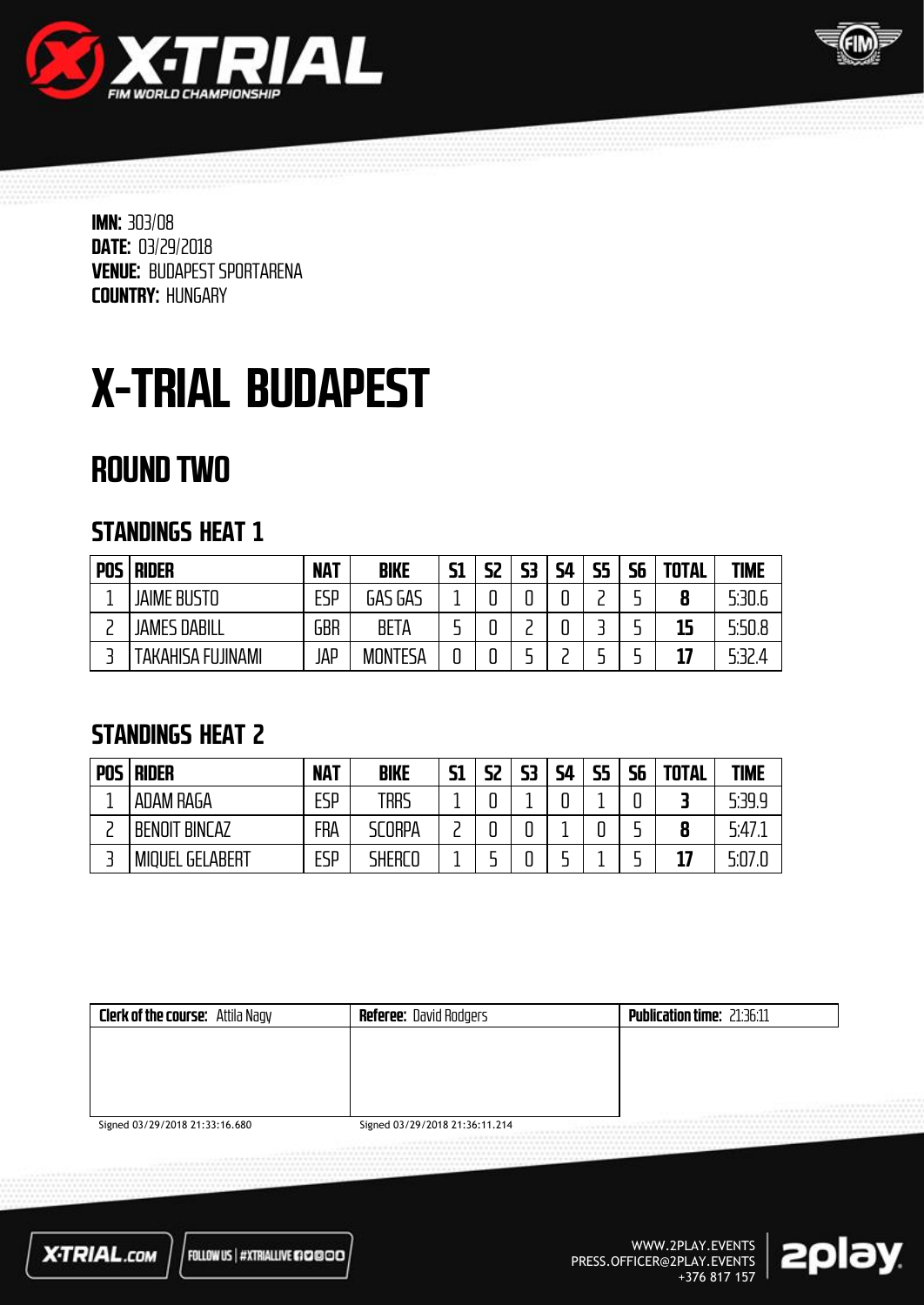



# X-TRIAL BUDAPEST

#### STANDINGS FINAL

| <b>POS</b> | <b>RIDER</b>    | <b>NAT</b> | BIKE                | гя<br>JІ | 52 | 53                       | ςд<br>╍ | 55<br>. . | 56 | <b>TOTAL</b> |
|------------|-----------------|------------|---------------------|----------|----|--------------------------|---------|-----------|----|--------------|
| - 11       | ADAM RAGA       | FCD<br>பப  | TRRS                | ◠<br>ч   | Ч  | $\overline{\phantom{0}}$ | ۰<br>-  | -         |    |              |
| -          | Jaime<br>`RIIS. | ESP        | - A C<br>GAS<br>UA` | ◠<br>ບ   | Ч  | ີ                        | -       | -<br>-    |    |              |

#### X-TRIAL CLASSIFICATION

| <b>POS</b> | <b>RIDER</b>            | <b>NAT</b> | <b>BIKE</b>    | <b>S1</b>      | <b>S2</b> | 53 | 54 | <b>S5</b> | 56 | <b>TOTAL</b> |         |
|------------|-------------------------|------------|----------------|----------------|-----------|----|----|-----------|----|--------------|---------|
|            | <b>ADAM RAGA</b>        | <b>ESP</b> | <b>TRRS</b>    | 0              | 0         | 0  |    |           |    | 3            | Final   |
| 2          | <b>JAIME BUSTO</b>      | <b>ESP</b> | GAS GAS        | 0              | 0         | 0  |    |           |    | 6            | Final   |
| 3          | <b>BENOIT BINCAZ</b>    | <b>FRA</b> | <b>SCORPA</b>  | $\overline{c}$ | 0         | 0  |    |           | 5  | 8            | Round 2 |
| 4          | <b>JAMES DABILL</b>     | GBR        | <b>BETA</b>    | 5              | 0         |    | 0  |           | 5  | 15           | Round 2 |
| 5          | <b>MIQUEL GELABERT</b>  | <b>ESP</b> | <b>SHERCO</b>  | 1              | 5         | 0  | 5  |           | 5  | 17           | Round 2 |
| 6          | TAKAHISA FUJINAMI       | JAP        | <b>MONTESA</b> | 0              | 0         | 5  |    |           | 5  | 17           | Round 2 |
| 7          | LUCA PETRELLA           | ITA        | <b>TRRS</b>    | 0              |           |    | 5  |           | 5  | 21           | Round 1 |
| 8          | <b>ALEXANDRE FERRER</b> | FRA        | <b>SHERCO</b>  | 1              | 3         |    | 5  |           | 5  | 21           | Round 1 |
| 9          | <b>GABRIEL MARCELLI</b> | <b>ESP</b> | <b>MONTESA</b> | 5              | 0         |    |    |           | 5  | 25           | Round 1 |

| <b>Clerk of the course:</b> Attila Nagy | <b>Referee:</b> David Rodgers  | <b>Publication time: 21:36:11</b>      |
|-----------------------------------------|--------------------------------|----------------------------------------|
|                                         |                                |                                        |
|                                         |                                |                                        |
|                                         |                                |                                        |
|                                         |                                | $1.1999999999999999999$<br><br><b></b> |
| Signed 03/29/2018 21:33:16.680          | Signed 03/29/2018 21:36:11.214 |                                        |

Signed 03/29/2018 21:33:16.680

Signed 03/29/2018 21:36:11.214



FOLLOW US | #XTRIALLIVE #10000

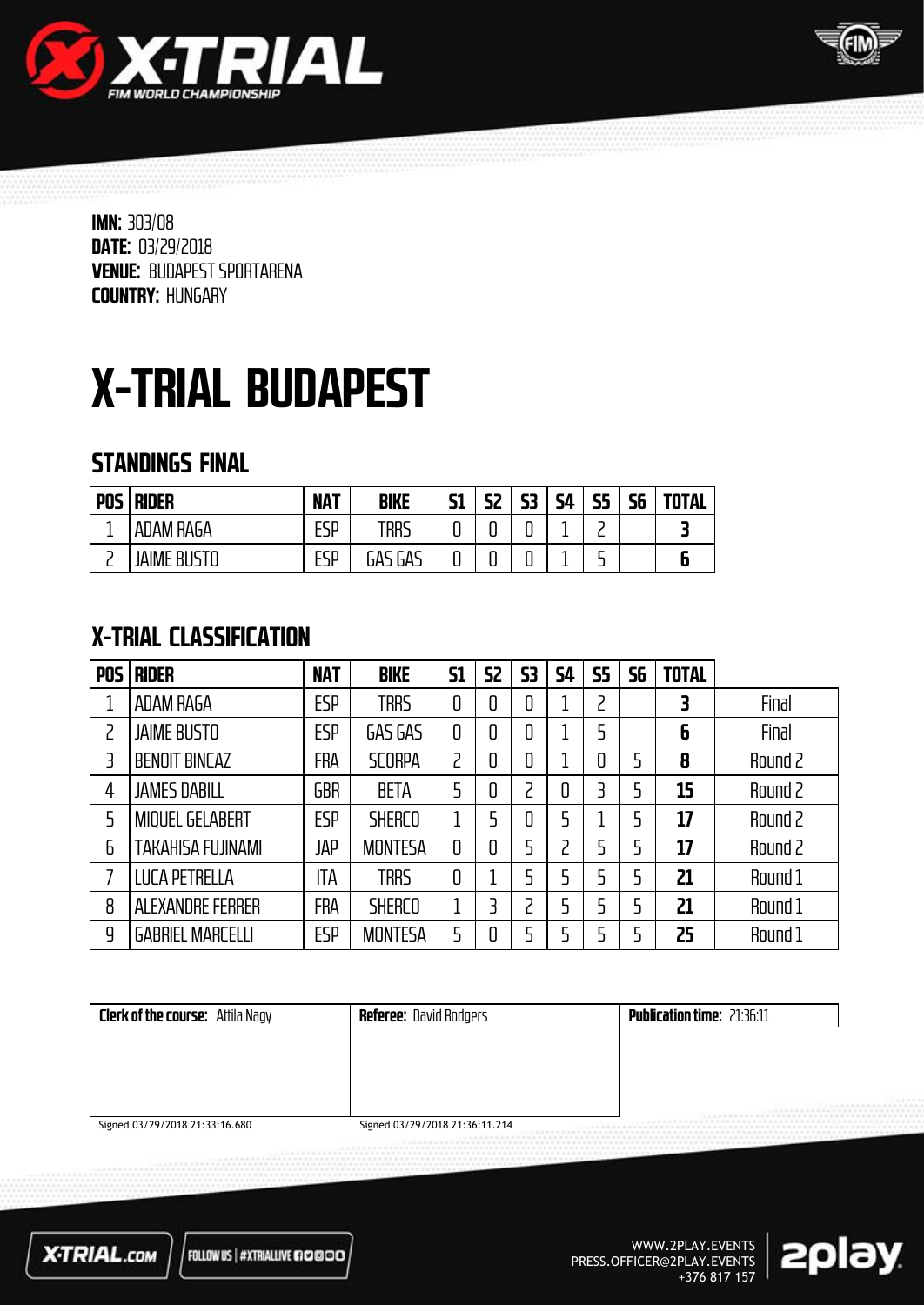



# X-TRIAL BUDAPEST

#### CHAMPIONSHIP CLASSIFICATION

| <b>POS</b>        | <b>RIDER</b>             | <b>NAT</b> | <b>BIKE</b>    | <b>VEN</b>        | <b>MON</b>        | <b>TOU</b> | <b>STR</b>        | <b>BCN</b> | <b>PAR</b> | <b>BUD</b>               | <b>TOTAL</b>   |
|-------------------|--------------------------|------------|----------------|-------------------|-------------------|------------|-------------------|------------|------------|--------------------------|----------------|
| 1                 | <b>TONI BOU</b>          | ESP        | <b>MONTESA</b> | 20                | 20                | 20         | 20                | 20         | 6          |                          | 106            |
| $\overline{c}$    | ADAM RAGA                | <b>ESP</b> | <b>TRRS</b>    | $12 \overline{ }$ | 15                | 15         | $12 \overline{ }$ | 15         | 15         | 20                       | 104            |
| $\overline{3}$    | <b>JAIME BUSTO</b>       | <b>ESP</b> | GAS GAS        | 15                | 1                 | 4          | 4                 | 6          | 20         | 15                       | 65             |
| 4                 | <b>BENOIT BINCAZ</b>     | <b>FRA</b> | <b>SCORPA</b>  | 4                 | 9                 | 12         | 9                 | q          | q          | 12                       | 64             |
| 5                 | <b>MIQUEL GELABERT</b>   | ESP        | <b>SHERCO</b>  |                   | $\mathsf{h}$      | 9          | 15                | 3          | 4          | 6                        | 43             |
| 6                 | <b>JAMES DABILL</b>      | <b>GBR</b> | <b>BETA</b>    | 6                 | $12 \overline{ }$ | 3          | 3                 | 2          | 2          | 9                        | 37             |
| 7                 | <b>JERONI FAJARDO</b>    | <b>ESP</b> | GAS GAS        | q                 | 4                 | 2          | 6                 | 12         | 3          | $\overline{\phantom{0}}$ | 36             |
| 8                 | <b>TAKAHISA FUJINAMI</b> | <b>JAP</b> | <b>MONTESA</b> |                   | 2                 | 6          |                   | 4          | 12         | 4                        | 28             |
| 9                 | ALEXANDRE FERRER         | <b>FRA</b> | <b>SHERCO</b>  |                   | 3                 |            |                   |            | 1          | 2                        | 6              |
| 10                | <b>LUCA PETRELLA</b>     | ITA        | <b>TRRS</b>    |                   |                   |            |                   |            |            | 3                        | 3              |
| 11                | <b>JORGE CASALES</b>     | <b>ESP</b> | <b>VERTIGO</b> | 3                 |                   |            |                   |            |            |                          | 3              |
| $12 \overline{ }$ | <b>FRANZ KADLEC</b>      | <b>GER</b> | GAS GAS        |                   |                   |            | 2                 |            |            |                          | $\overline{c}$ |
| 13                | <b>MATTEO GRATTAROLA</b> | <b>ITA</b> | <b>MONTESA</b> | $\overline{c}$    |                   |            |                   |            |            |                          | $\overline{c}$ |
| 14                | ARNAU FARRÉ              | ESP        | <b>VERTIGO</b> | 1                 |                   |            |                   | 1          |            |                          | 2              |
| 15                | <b>JACK PRICE</b>        | <b>GBR</b> | GAS GAS        |                   |                   | 1          | 1                 |            |            |                          | $\overline{c}$ |

| <b>Clerk of the course:</b> Attila Nagy | <b>Referee:</b> David Rodgers      | <b>Publication time: 21:36:11</b> |
|-----------------------------------------|------------------------------------|-----------------------------------|
|                                         |                                    |                                   |
|                                         |                                    |                                   |
|                                         |                                    |                                   |
|                                         |                                    | <br><b>BAADEEEEEEEEEEE</b>        |
| $Sianad$ 03/20/2018 21-33-16 680        | $Sational$ 03/20/2018 21-36-11 211 |                                   |

Signed 03/29/2018 21:33:16.680

Signed 03/29/2018 21:36:11.214



FOLLOW US | #XTRIALLIVE @@@@@